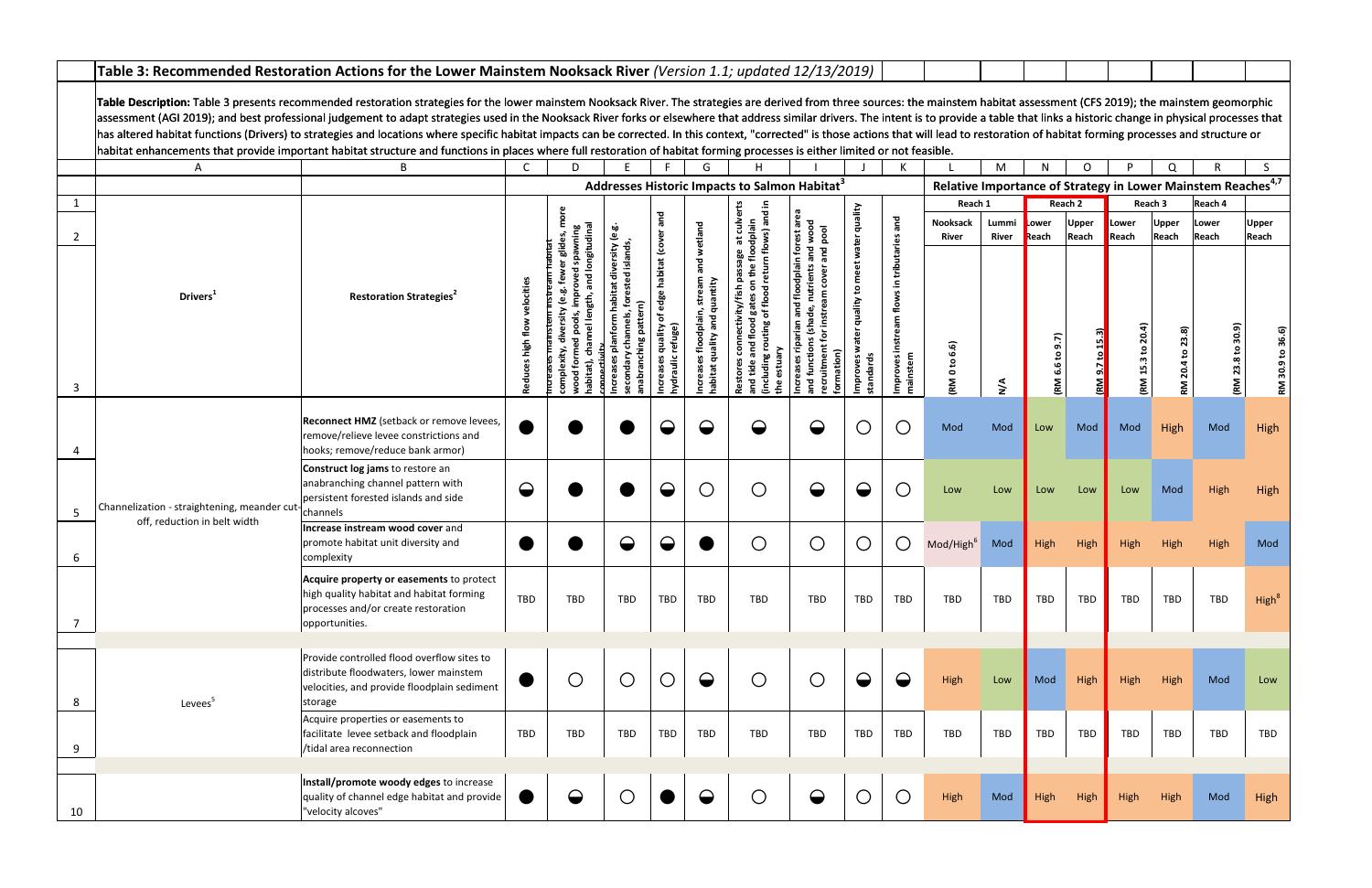| 11 | <b>Extensive Bank Armor</b>                                                                             | Remove bank armor to reconnect HMZ and<br>provide for channel movement                                                                                                       |            |             |            | $\mathbf\Theta$ | $\boldsymbol{\Theta}$ | $\mathbf\Theta$ | $\mathbf\Theta$       | O           | $\bigcirc$  | Mod        | Mod  | Low  | Mod        | Mod  | High | Mod        | High |
|----|---------------------------------------------------------------------------------------------------------|------------------------------------------------------------------------------------------------------------------------------------------------------------------------------|------------|-------------|------------|-----------------|-----------------------|-----------------|-----------------------|-------------|-------------|------------|------|------|------------|------|------|------------|------|
| 12 |                                                                                                         | Restore native riparian vegetation on the<br>mainstem and secondary channels to<br>provide shade, natural banks, future wood<br>recruitment and nutrient inputs              | $\bigcirc$ | $\bigcirc$  | O          |                 |                       | $\bigcap$       |                       |             |             | High       | High | High | High       | High | High | High       | High |
|    |                                                                                                         | Restore fish passage at culverts and                                                                                                                                         |            |             |            |                 |                       |                 |                       |             |             |            |      |      |            |      |      |            |      |
| 13 |                                                                                                         | floodplain infrastructure                                                                                                                                                    | $\bigcirc$ | $\bigcirc$  | $\bigcirc$ | $\bigcirc$      | $\bigodot$            |                 | $\bigcirc$            | $\bigcirc$  | $\bigcirc$  | High       | High | High | High       | High | Mod  | Mod        | Mod  |
| 14 |                                                                                                         | Improve and restore floodplain rearing<br>habitats                                                                                                                           | $\bigcirc$ | $\bigcirc$  | $\bigcirc$ | $\bigodot$      |                       | $\bullet$       | $\bigcirc$            |             | $\bullet$   | High       | High | High | High       | High | High | Mod        | Low  |
| 15 | Ditching of natural floodplain channels and<br>ditching draining, and filling of floodplain<br>wetlands | Restore native riparian vegetation on<br>floodplain channels, ditches and wetlands                                                                                           | $\bigodot$ | O           | $\bigcirc$ |                 |                       | $\bigcirc$      |                       |             | $\bigcap$   | High       | High | High | High       | High | High |            | High |
| 16 |                                                                                                         | Restore floodplain wetlands, ditches and<br>tributaries and manage drainage to<br>provide floodplain storage, increase<br>groundwater recharge, and increase habitat<br>area | $\bigcirc$ | $\bigcirc$  | $\bigcirc$ | $\bigcirc$      |                       | C               |                       |             |             | High       | High | High | High       | High | High | Mod        | Mod  |
| 17 |                                                                                                         | Supplement spawning gravel in floodplain<br>tributaries and WDFW regulated waterways                                                                                         | O          | $\bigcirc$  | $\bigcirc$ | $\bigcirc$      | $\Theta$              | $\bigcirc$      | $\bigcirc$            | $\bigcirc$  | $\bigcirc$  | Low        | Low  | Low  | Low        | Low  | Low  | Low        | Low  |
| 18 |                                                                                                         | <b>Create landowner incentives</b> and provide<br>management support for beaver re-<br>establishment                                                                         | TBD        | TBD         | TBD        | TBD             | TBD                   | TBD             | TBD                   | TBD         | <b>TBD</b>  | TBD        | TBD  | TBD  | TBD        | TBD  | TBD  | <b>TBD</b> | TBD  |
|    |                                                                                                         |                                                                                                                                                                              |            |             |            |                 |                       |                 |                       |             |             |            |      |      |            |      |      |            |      |
| 19 |                                                                                                         | Remove or replace flood and tide gates to<br>restore fish passage and hydrology                                                                                              | $\bigcirc$ | ◯           | $\bigcirc$ | ◒               |                       |                 | O                     |             |             | Mod        | Mod  | Mod  | Mod        | Mod  | Low  | Low        | Low  |
| 20 |                                                                                                         | Install new Lummi River inlet to restore<br>freshwater flow, increase habitat area, and<br>provide smolt pathway to Lummi Bay<br>rearing habitat                             | $\bigcirc$ | $\triangle$ | $\bigcap$  | △               | $\bigcirc$            |                 | $\bigcap$             | $\triangle$ | $\triangle$ | N/A        | High | N/A  | N/A        | N/A  | N/A  | N/A        | N/A  |
| 21 | Tidegates/floodgates and disconnection of<br>Lummi River                                                | Restore nearshore proceses, habitats and<br>fish passage by removing/breaching Lummi<br>Bay seawall dike                                                                     | Ő          | $\bigcirc$  | $\bigcirc$ | $\bigcirc$      | $\Theta$              |                 | $\bigcirc$            | $\bigodot$  | $\bigcirc$  | N/A        | High | N/A  | N/A        | N/A  | N/A  | N/A        | N/A  |
| 22 |                                                                                                         | Acquire property or easements necessary<br>to facilitate floodplain/tidal area<br>reconnection and to restore estuarine and<br>riverine wetland area and functions           | TBD        | <b>TBD</b>  | TBD        | <b>TBD</b>      | TBD                   | TBD             | TBD                   | TBD         | TBD         | <b>TBD</b> | TBD  | TBD  | <b>TBD</b> | TBD  | TBD  | <b>TBD</b> | TBD  |
|    |                                                                                                         |                                                                                                                                                                              |            |             |            |                 |                       |                 |                       |             |             |            |      |      |            |      |      |            |      |
| 23 | Clearing of riparian/floodplain forest;                                                                 | <b>Create slow water edge habitats that</b><br>encourage riparian persistence by<br>increasing bank complexity and "velocity<br>alcoves".                                    |            |             | $\bigcirc$ |                 | $\bigcirc$            | $\bigcirc$      | $\bigcirc$            | $\bigcirc$  | $\bigcirc$  | Mod        | Mod  | Mod  | Mod        | Mod  | Mod  | Mod        | Mod  |
| 24 | degraded riparian conditions                                                                            | Restore and manage invasive species in<br>riparian areas and wetlands                                                                                                        | $\bigcirc$ | $\bigcirc$  | $\bigcirc$ | $\bigodot$      | $\Theta$              | $\bigcirc$      | $\boldsymbol{\Theta}$ | $\bigcirc$  | $\bigcirc$  | Mod        | Mod  | Mod  | Mod        | Mod  | Mod  | Mod        | Mod  |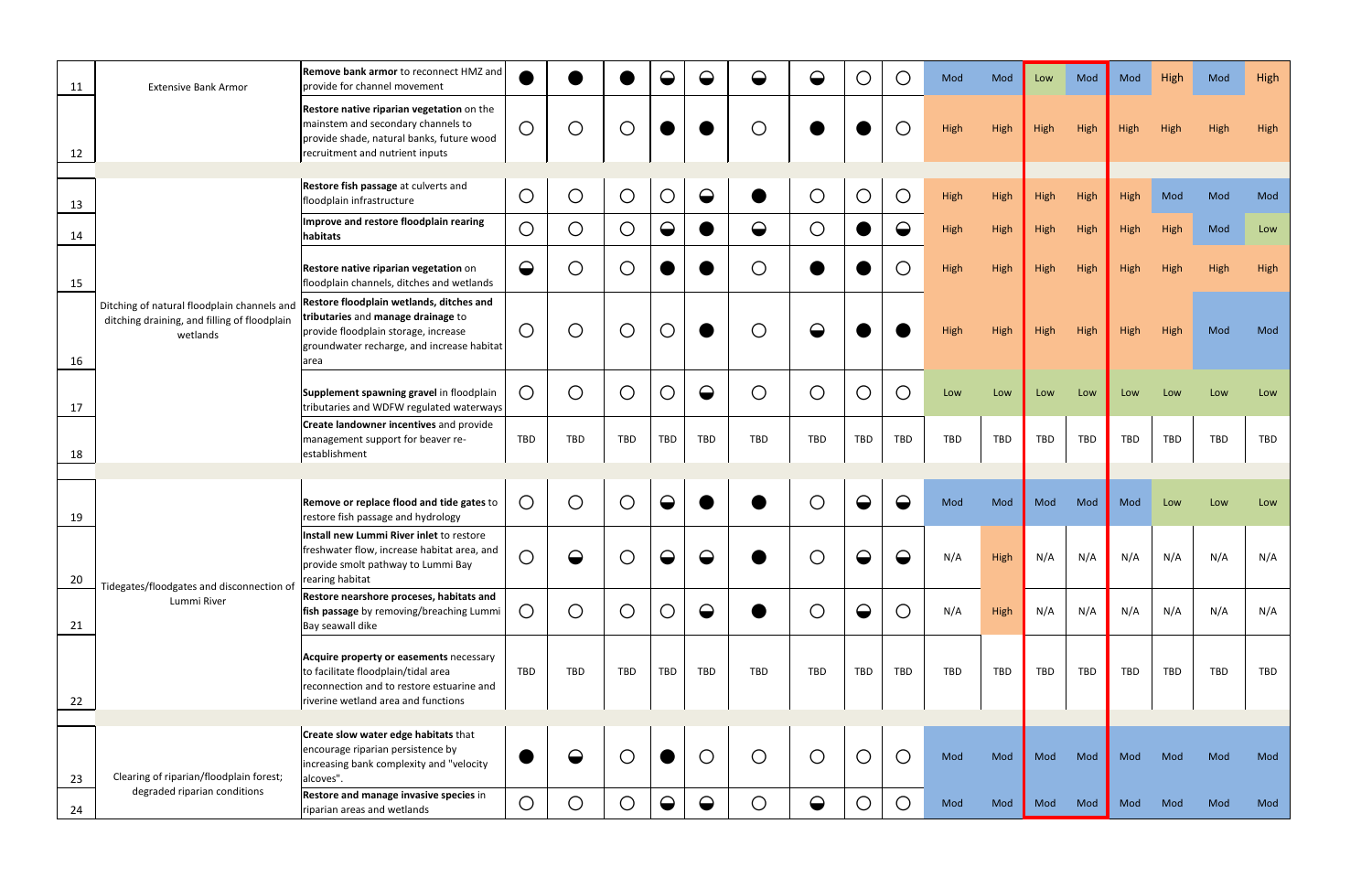| 25                                                                                                      | <b>Restore floodplain forest</b>                                                                                                       |  |  |  |  |  |  |  |  |  | Mod | Mod | $\blacksquare$ Mod |  | Mod Mod | Mod <b>Mod</b> | High | High |
|---------------------------------------------------------------------------------------------------------|----------------------------------------------------------------------------------------------------------------------------------------|--|--|--|--|--|--|--|--|--|-----|-----|--------------------|--|---------|----------------|------|------|
| $\vert^{x,y,z}$ See Footnotes tab for column descriptions and decision framework supporting information |                                                                                                                                        |  |  |  |  |  |  |  |  |  |     |     |                    |  |         |                |      |      |
|                                                                                                         | This table has been reviewed by the WRIA 1 Salmon Recovery Staff Team (SRST) and is subject to periodic review and update by the SRST. |  |  |  |  |  |  |  |  |  |     |     |                    |  |         |                |      |      |